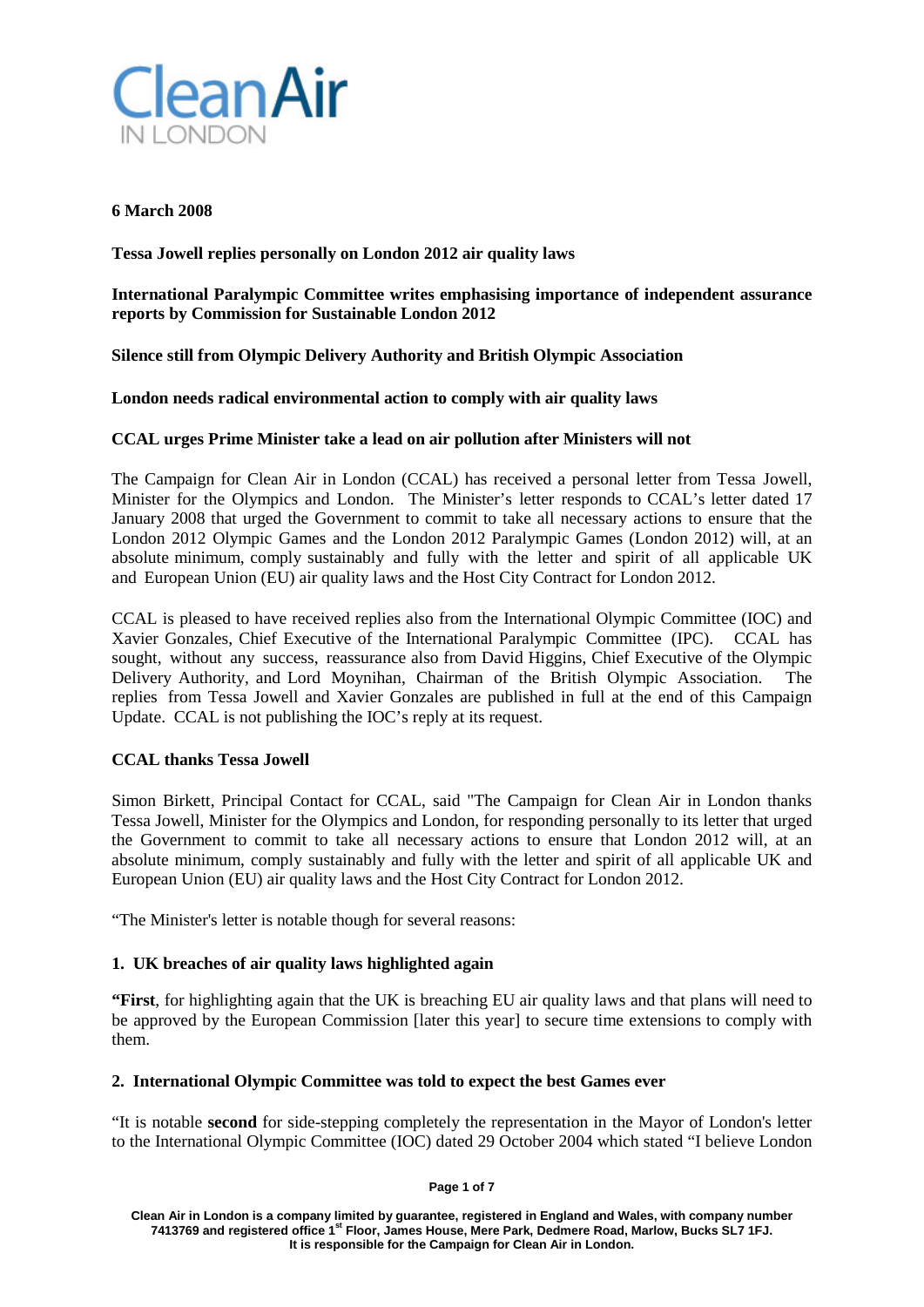

has the capacity and ambition to deliver the best Games ever - for athletes, for sustainability and the environment, for lovers of sport in the UK and beyond".

# **3. Focus is on sustainability with all references to the environment dropped**

"The Minister's focus, **third**, on sustainability without mentioning the environment is sleight of hand when sustainability means nothing unless it is linked to an absolute environmental standard i.e. the greenest Games ever. Furthermore, the London 2012 Sustainability Plan trumpeted by the Minister mentions air quality once only in the whole document (when it refers on page 12 to venue operations including "pollution monitoring (water and air quality)"). A plan that puts air quality at the heart of London 2012 is needed urgently. It must be backed by independent assurance reports from the Commission for Sustainable London 2012 as the Chief Executive of the International Paralympic Committee has rightly said. Sustainable breaches of air quality laws would be no achievement for London 2012.

# **4. Air quality health risks affecting 400,000 Londoners still in 2012 are dismissed**

"The Minister's letter is notable **fourth** for dismissing widespread breaches of air quality laws, which are expected still to affect some 400,000 people in London in 2012, with the words "a limited number of pollution hotspots remain". Tessa Jowell refers in her letter to CCAL being "in correspondence with the Greater London Authority about the actions that are being taken to ensure that European Union (EU) Limit Values for nitrogen dioxide (NO2) are achieved urgently and sustainably throughout London". In fact, despite more than an year of correspondence that has included the Department for Transport and the Department for Environment, Food and Rural Affairs, CCAL has seen no evidence yet that the Government has any plan to comply with NO2 air quality laws in London never mind any "actions that are being taken to ensure that European Union (EU) Limit Values for nitrogen dioxide (NO2) are achieved urgently and sustainably throughout London" as the Minister implies. CCAL continues to highlight the UK's ongoing lack of plans to comply fully with air quality laws to the European Commission.

# **5. Minister ducks responsibility and seeks to pass it to others**

"Tessa Jowell's letter is notable **fifth** for ducking responsibility and seeking to pass it to others almost all whom do not have legal responsibility or sufficient powers to comply with the UK's air quality obligations as a Member State. This is despite the fact that, as Olympics Minister, it was she who wrote to the International Olympics Committee on 9 November 2004 to provide environmental guarantees in support of London's bid to host the Olympic Games and Paralympic Games in 2012.

# **6. Fourth Minister refuses to commit Government to comply fully with air quality laws**

"Tessa Jowell's letter is notable **finally** for not making any commitments. This is very disappointing given that all four of the main Mayoral candidates commented in support of CCAL's concerns about air quality in London ahead of 2012.

"Tessa Jowell joins David Miliband, Ruth Kelly and Hilary Benn in refusing to commit the Government to comply fully with air quality laws. It is time now therefore, that the Prime Minister cleans up this Ministerial mess and insists that the UK will comply fully with air quality laws

#### **Page 2 of 7**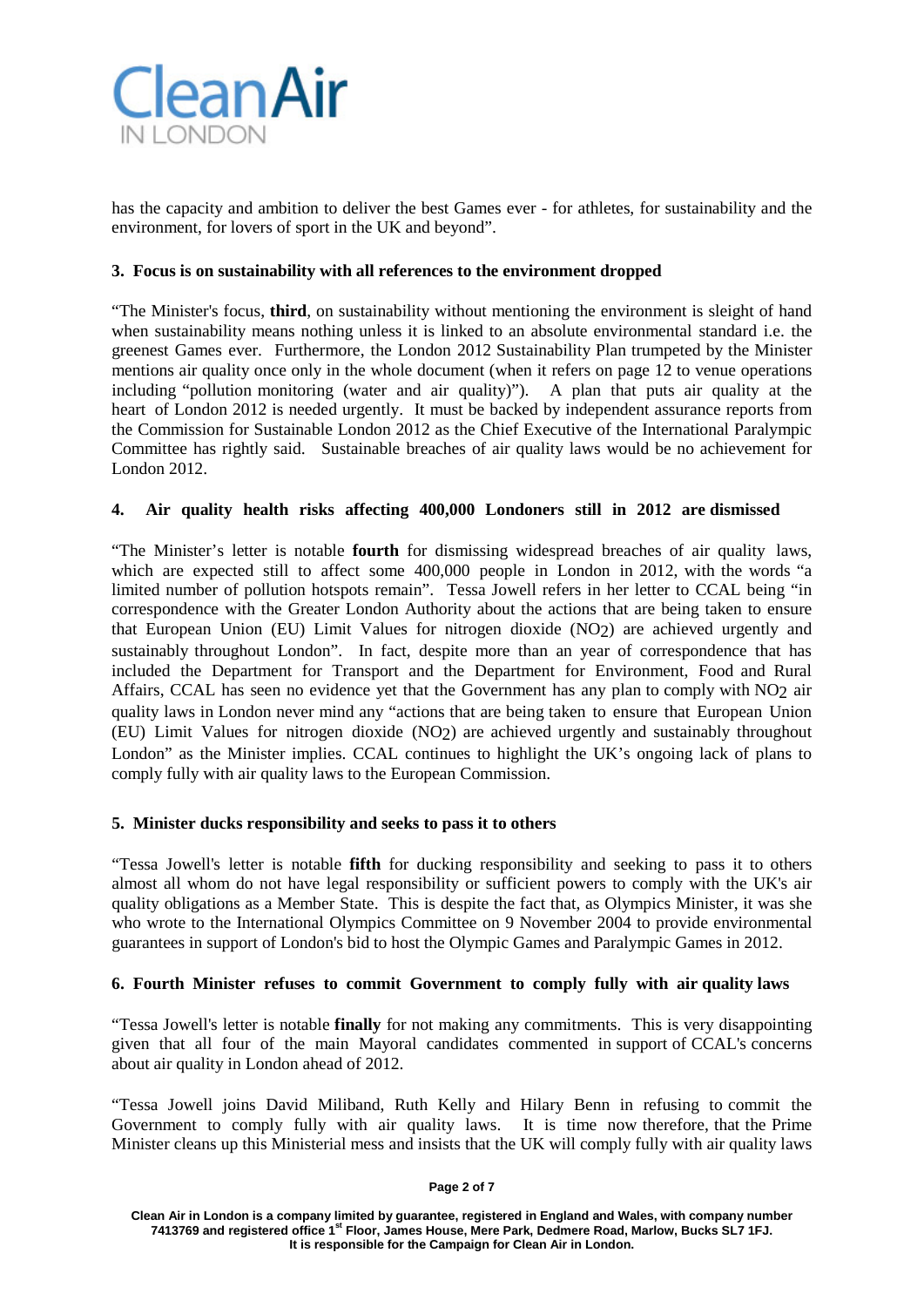

by London 2012. CCAL urges the Prime Minister to make such a commitment now on behalf of the Government and the whole UK Olympic family. CCAL's petition on the Prime Minister's website, which closes on 13 March 2008 and which has been signed by many of London's leading politicians and community groups, makes a similar call.

"European legislation, the Host City Contract and the representations made to the IOC, all point to the UK Government and London needing to ensure that Londoners, athletes and visitors are all breathing clean air sustainably in London by early 2012. What a wonderful advertisement and legacy for London that would be. The alternative of legal action by the European Court of Justice and the IOC over breaches of air quality laws in 2012 is too awful to imagine.

"When the political will existed in the past, air pollution was tackled quickly whether as the ozone layer, leaded petrol, acid rain or pea-souper smogs. It really is that simple" said Simon Birkett, Principal Contact, for CCAL.

# **CCAL thanks Xavier Gonzales and the International Olympic Committee**

Finally, Simon Birkett thanked the International Olympic Committee and Xavier Gonzales, Chief Executive of the International Paralympic Committee most warmly for their replies. He expressed dismay though that no reply had been received yet from the Olympic Delivery Authority after months of pressing for one and that he hoped still for a reply from the British Olympic Association.

#### **London needs radical environmental action to comply with air quality laws**

In a letter to the Evening Standard published on 6 March 2008 CCAL highlighted that the points made earlier this week by Tony Travers about London needing radical action to improve its transport systems apply equally to environmental policies. In particular there is no plan yet from anyone standing for Mayor of London that will result in London complying with air quality laws. If the candidates explained the real seriousness of the air quality problem, with air pollution averaging well over twice the World Health Organisation's maximum recommended levels near many of London's busiest streets, voters would welcome the more radical environmental policies needed.

Examples include:

- 1. charging motorcycles, which are expected to contribute 20% of air pollution by 2010, to drive in central London;
- 2. making diesel engined vehicles pay fully for producing three times as much of the hazardous pollutants as petrol engined vehicles and following New York's example of making the largest vehicles pay more;
- 3. raising the price to drive in the congestion charging zone, with something for Vehicle Excise Duty Band B vehicles, but offering all the option of "tag and beacon" road pricing to ensure that road pricing is fairer;
- 4. extending the congestion charge to operate seven days a week, introducing vehicle-free zones and removing free parking on Sundays in central London;
- 5. introducing by 2010 an additional, inner, Low Emission Zone that targets emissions of the toxic nitrogen oxides (as well as particulate matter) as other European cities are doing;
- 6. insisting that all London's licensed taxis meet the latest Euro 4 emission standards by 2011 or

**Page 3 of 7**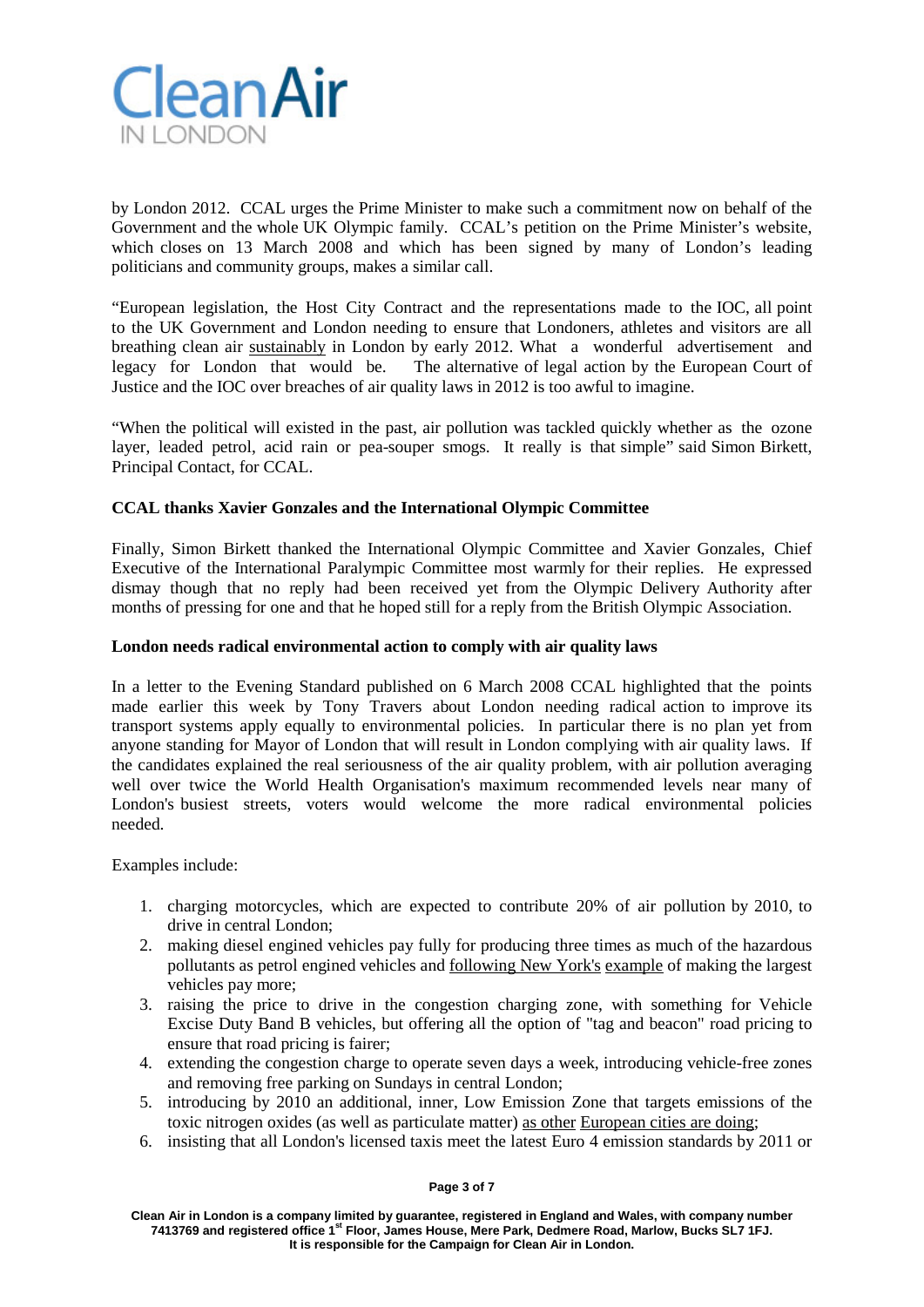

earlier;

- 7. controlling robustly now plans for biomass burning in London which, without the substantial abatement of hazardous pollutant emissions, will exacerbate air quality problems. Sadly, the proliferation of festival bonfires is also an increasing concern; and last but not least
- 8. putting awareness, education, demand management and modal choices at the heart of a radical air quality plan for London.

All this needs to focus first on the most polluted areas, to be mixed with incentives and to give people as much notice as possible to minimise their costs.

The Government too will need, at last, to play its part in supporting London e.g. by setting national standards for pollution abatement equipment for older vehicles.

In practice, a package like this needs to be operating by January 2012 if London is to comply with air quality laws and the Host City Contract.

# **Contact:**

# **Campaign for Clean Air in London**

Simon Birkett, Principal Contact, can be contacted via the BBC Action Network or the email or mobile telephone number provided separately.

# **Notes for Editors:**

# **The Campaign for Clean Air in London**

The Campaign for Clean Air in London has only one aim which is to achieve urgently at least World Health Organisation (WHO) recommended standards of air quality throughout London. Most of these have been required to be met since 1999 legislation by January 2005 for particulate matter (i.e. PM<sub>10</sub>) and by January 2010 for NO<sub>2</sub>. CCAL has received support from the Mayor of London, leading politicians from the four main political parties in London and all the amenity societies in Central London as well as leading business groups including the Central London Partnership, London First and The Knightsbridge Business Group. It has also received a Pledge of support from Environmental Protection UK (formerly the National Society for Clean Air and Environmental Protection) and the Alliance Against Urban 4x4's. CCAL's campaign website address is shown in the letterhead above.

# **Best Games ever for sustainability and the environment**

In a letter of 29 October 2004, addressed to the President of the International Olympic Committee (IOC), the Mayor of London provided guarantees in support of London's bid to host the Olympic Games and Paralympic Games in 2012. Details of this letter were sent to CCAL by the Greater London Authority in response to a Freedom of Information Request.

The letter of 29 October 2004 includes the following reference:

#### **Page 4 of 7**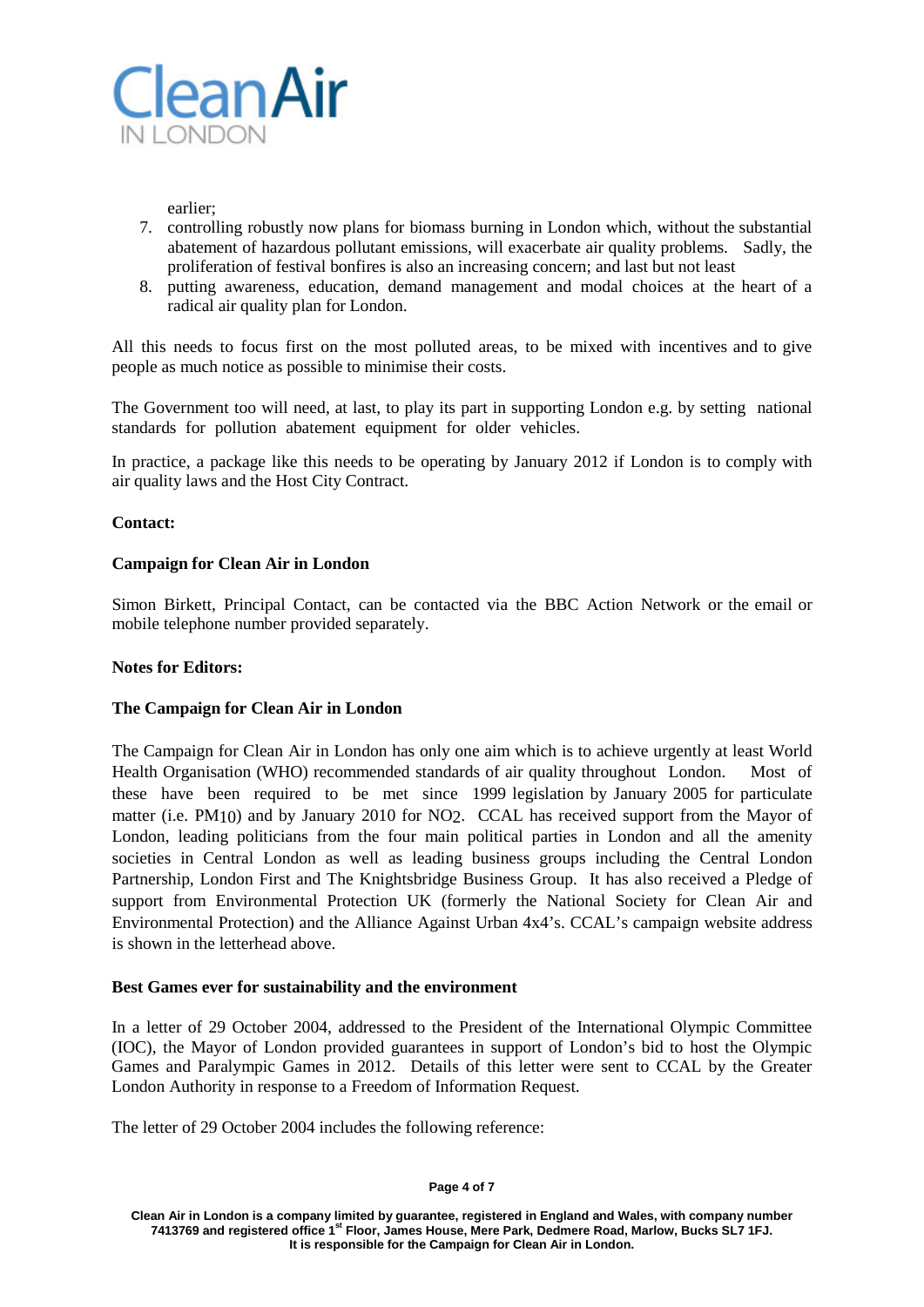

"I believe London has the capacity and ambition to deliver the best Games ever - for athletes, for sustainability and the environment, for lovers of sport in the UK and beyond."

Mayor Livingstone went further and wrote "...the Greater London Authority understands that all representations... shall be binding on the city". Mayor Livingstone's representation and accompanying environmental and other guarantees from London to the IOC were supported formally by legal undertakings to the IOC from the Prime Minister (9.11.2004), Tessa Jowell (9.11.2004), the First Minister of Scotland (31.10.2004), the First Minister of the Welsh Assembly Government (29.10.2004), the London Borough of Newham (24.9.2004), Essex County Council (20.9.2004) and the British Olympic Association (18.10.2004).

On the back of these and many other representations, the IOC awarded London the 2012 Olympic and Paralympic Games in July 2005.

#### **Summer smog threat to London 2012**

During London's summer smog episode in August 2003 there were a total of between 46 and 212 premature deaths from ozone and 85 from particulate matter. See:

[http://www.airquality.co.uk/archive/reports/cat09/0401130931\\_heatwave2003.pdf](http://www.airquality.co.uk/archive/reports/cat09/0401130931_heatwave2003.pdf)

London's summer smog episode in July 2006 was likely to have resulted in a similar or greater number of deaths from ozone and a slightly lower number for particulate matter. Compare this numbers with the 230 deaths a year from road traffic accidents in London and the 617 premature deaths a year from passive workplace related smoking across the whole United Kingdom before the recent legislation. See:

<http://www.bmj.com/cgi/content/full/330/7495/812>

# **CORRESPONDENCE ON CABINET OFFICE LETTERHEAD**

From The Rt. Hon. Tessa Jowell MP Minister for the Olympics and London 26 Whitehall London SW1A 2WH

15 February 2008

To Simon Birkett Campaign for Clean Air in London

Dear Simon

Thank you for your letter of 17 January about London's air quality during the 2012 Olympic Games and Paralympic Games. London put sustainability at the heart of its bid for the 2012 Games, framed by the concept of 'Towards a One Planet Olympics', which was derived from the WWF/Bioregional concept of One Planet Living [\(http://www.oneplanetliving.org/\)](http://www.oneplanetliving.org/)

**Page 5 of 7**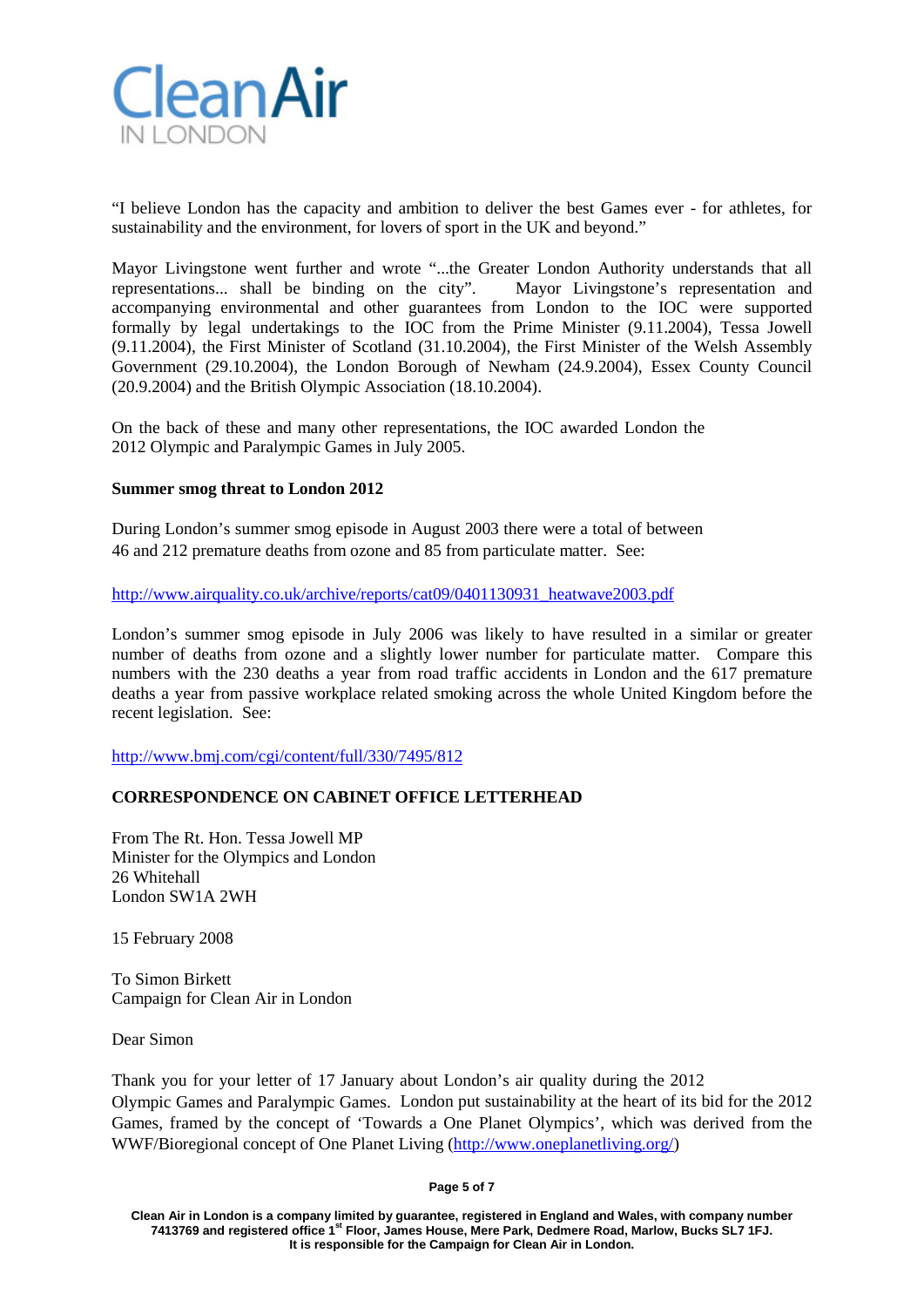

Social, economic and environmental sustainability remain central to the vision for 2012 and in the sustainability plan, published in November 2007, the Olympic Board sets out how London 2012 and its partners intend to achieve a sustainable games. The plan sets out achievements to date; details of key commitments and targets; and challenges that still face us. The 2012 sustainability plan is available at: [http://www.london2012.com/about](http://www.london2012.com/about-us/publications/publication=london-2012-sustainability-plan-summary/index.html)[us/publications/publication=london-2012-sustainability-plan-summary/index.html](http://www.london2012.com/about-us/publications/publication=london-2012-sustainability-plan-summary/index.html)

A new EU directive on air quality is expected to be formally adopted by Member States in May or June 2008 and Member States will be required to transpose the directive into national law within 2 years of adoption. The directive consolidates existing EU legislation, introduces new controls on fine particles (PM<sub>2.5</sub>), where there is no safe level of exposure, and also provides for extending the timeframes for meeting limit values for particles (PM10) and nitrogen dioxide (NO2). The latter is subject to approval of detailed plans setting out how the limit values will be achieved within the extended timescale.

The Government published a revised Air Quality Strategy in 2007 for meeting EU limit and target values for air pollutants. Monitoring data shows that objectives for benzene, 1,3-butadiene, carbon monoxide and lead were met throughout the UK in

2006, and the UK is meeting current objectives for all air pollutants in most parts of the country. However, the Government is aware that a limited number of pollution hotspots remain. It is therefore expected that, subject to public consultation, the UK will submit plans to the European Commission to secure additional flexibility on how the limit values will be achieved. The Department for Environment, Food and Rural Affairs (Defra), is the lead Department on this matter and will be responsible for taking forward this consultation and any policy developments.

At the local level, local authorities have statutory duties for local air quality management (LAQM) under Part IV of the Environment Act 1995. They are required to carry out regular reviews and assessments of air quality in their area against the objectives in the Air Quality Regulations 2000. Where it is found that the objectives are not being, or are unlikely to be, met authorities must designate air quality management areas and prepare and implement remedial action plans to tackle the problem. Local authorities which have air quality management areas must produce an air quality action plan between 12-18 months following designation of their air quality management area, as set in Policy Guidance LAQM.PG(03).

As you are aware, the Mayor has responsibility for ensuring the LAQM regime is undertaken appropriately by London boroughs. We understand that you are in correspondence with the Greater London Authority about the actions that are being taken to ensure that EU Limit Values for nitrogen dioxide are achieved urgently and sustainably throughout London.

I am copying this letter to Rt Hon Hilary Benn MP, Secretary of State for Environment, Food and Rural Affairs for his information.

Yours

Tessa Jowell